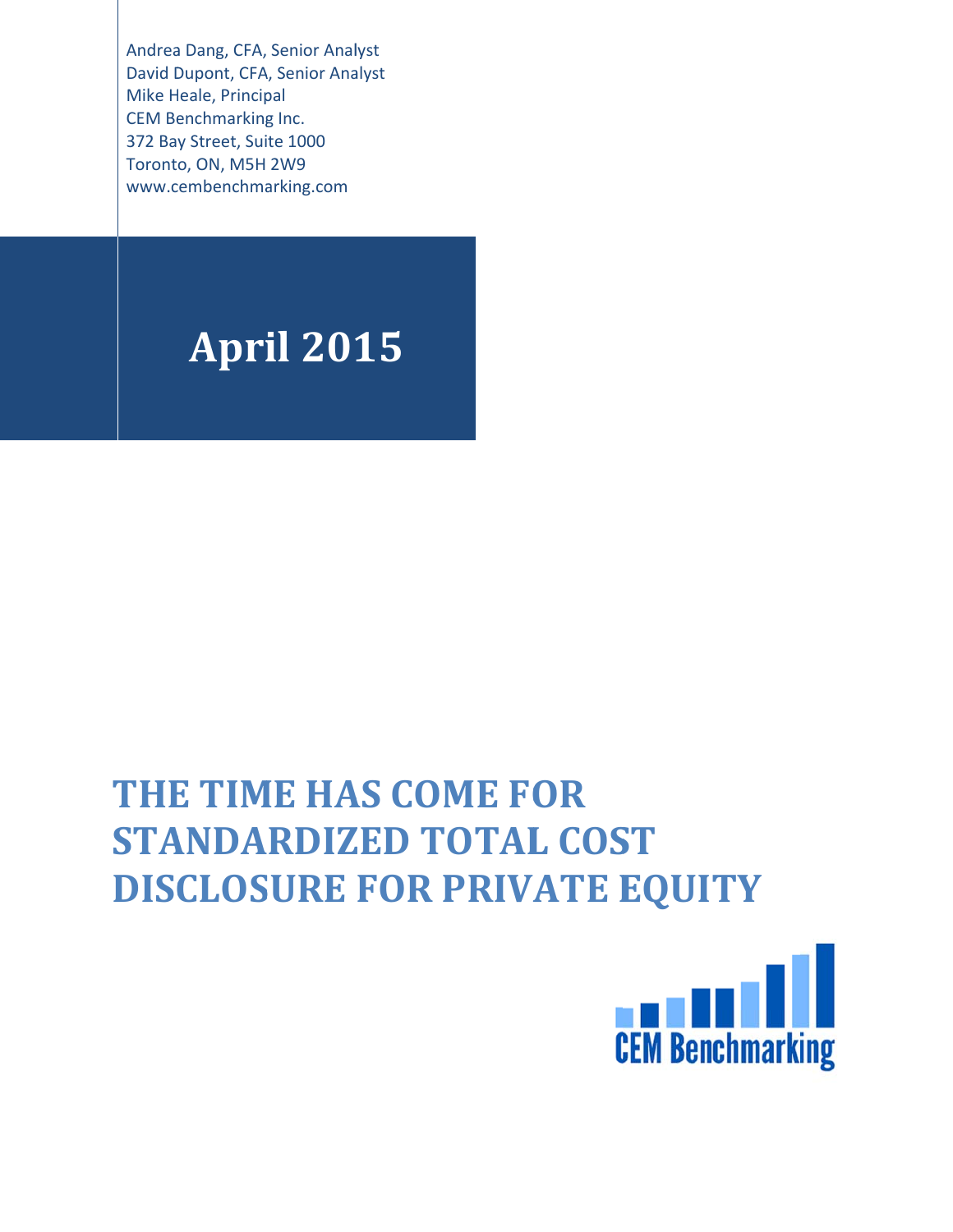# The time has come for standardized total cost disclosure for private equity.

Given the level of detail and timing of private equity manager reports, can pension funds disclose investment costs in a consistent manner across the industry? What would full cost disclosure require of a pension fund? We found a good example of this in one of our benchmarking clients.

In 2013, the South Carolina Retirement System Investment Commission (SCRSIC) retained CEM Benchmarking Inc. (CEM)<sup>a</sup> to perform an independent review of South Carolina Retirement Systems' (South Carolina) investment costs and performance. SCRSIC naturally assumed that the costs benchmarked by CEM would match the investment costs that are reported in South Carolina's Comprehensive Annual Financial Report (CAFR). To their surprise, CEM could only benchmark about 50% of the investment costs reported in South Carolina's CAFR.

South Carolina invests more assets in alternative investments, such as private equity (PE), hedge funds and real estate, than many other U.S. public funds. Their allocation to alternatives of 30% as per their 2014 CAFR [1] compared to the CEM U.S. Public universe average of 19% in 2013. Alternative asset classes, especially PE, are typically more expensive and have more complex cost structures than public asset classes. This makes cost disclosure and cost benchmarking difficult at best. For the portion of costs that CEM can now benchmark for U.S. funds, CEM's analysis found that South Carolina's investment costs were in line with those of other public pension funds after adjusting for fund size and asset mix.

South Carolina's CAFR generated some negative press coverage that alleged their investment costs were unjustifiably high. However, after reviewing SCRSIC's cost collection process, we conclude that they are simply reporting more costs than other funds rather than incurring more costs. CEM authored this paper to create momentum for improving investment cost reporting standards and disclosure, especially for private equity. Less than one‐half of the very substantial PE costs incurred by U.S. pension funds are currently being disclosed.

# **U.S. reporting standards allow public funds to exclude material costs.**

To better understand this problem, we first examine accounting standards and practices for pension fund cost disclosure. State pension funds follow the Governmental Accounting Standards Series issued by GASB. Until recently, all state pension funds were subject to Statement No. 25 [2] from November 1994 which sets standards for financial reporting for defined benefit pension plans. Paragraph 29, footnote 12 states the following:

"Plans are not required to include in the reported amount of investment expense those investment‐related costs that are not readily separable from (a) investment income (the income is reported net of related expenses) or (b) the general administrative expenses of the plan."

This footnote is ambiguous and permits a widely varying interpretation of what investment costs are **"**readily separable**"** from investment income and general administrative expenses of the plan.

<sup>&</sup>lt;sup>a</sup> CEM is an independent global benchmarking and research organization located in Toronto, Canada, that has provided investment and administration benchmarking and research services to large pools of capital (including defined benefit and defined contribution pension plans, endowments, and sovereign wealth funds) since 1991. The CEM databases contain performance and cost information from more than 1,000 pension and sovereign wealth funds from around the world.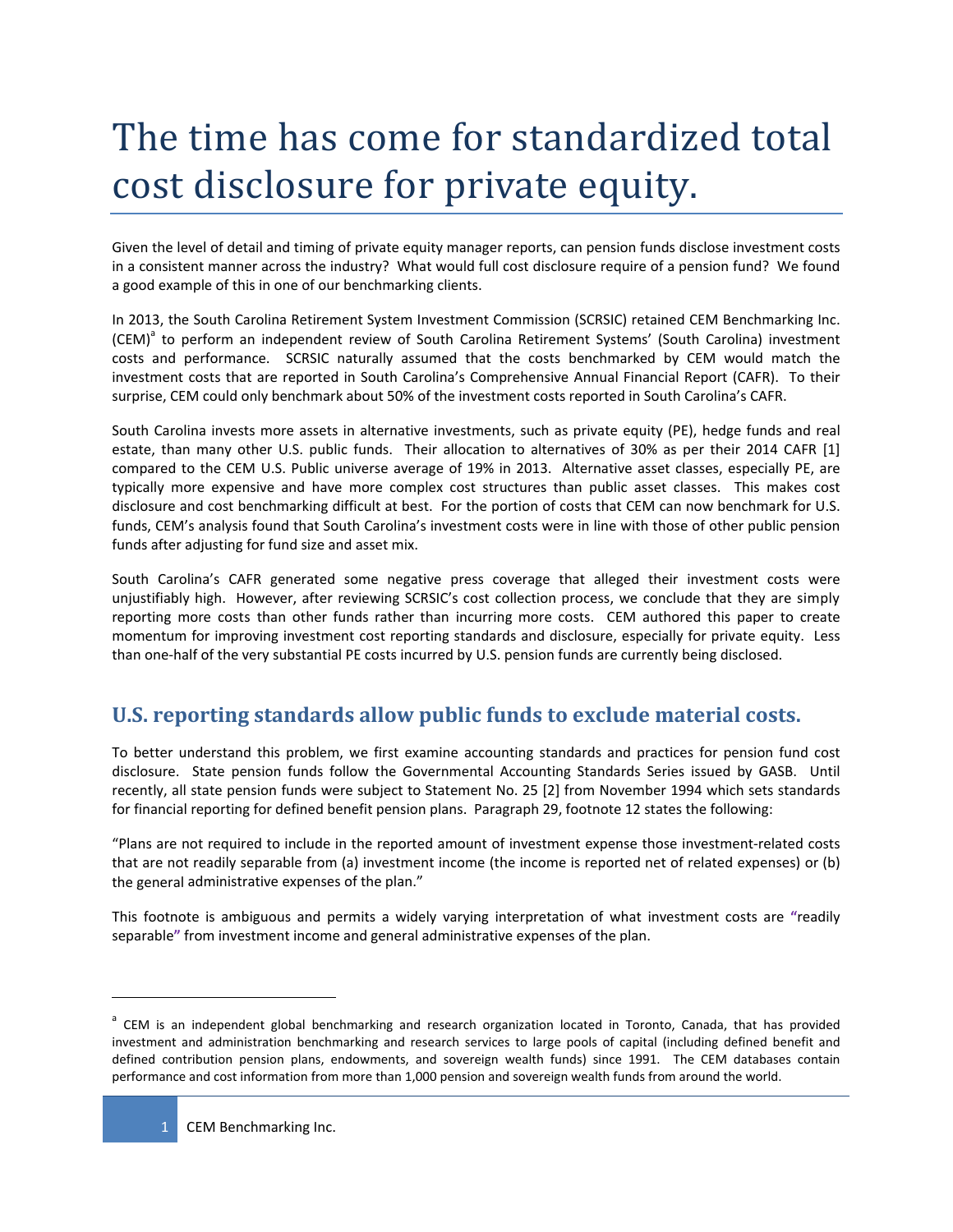In June 2012, GASB issued Statement No. 67 [3] which is an amendment to Statement No. 25. Paragraph 26 of Statement No. 67 states the following:

"Investment‐related costs should be reported as investment expense if they are separable from (a) investment income and (b) the administrative expense of the pension plan."

Statement No. 67 makes two subtle changes in language from Statement No. 25:

- Statement No. 25 indicates that disclosing certain investment-related costs is not required, while Statement No. 67 makes no explicit mention of allowance for exclusions.
- The phrase "readily separable" is no longer present in Statement No. 67.

Statement No. 67 leaves it up to funds to interpret what costs are separable. This remaining ambiguity still allows very material costs that are netted from returns to be excluded from financial statements. In practice, the amended guidelines have not led to more transparent cost disclosure, especially for PE.

## **Private equity cost structures are complex and reporting is incomplete.**

Pension funds typically invest in private equity via limited partnership structures managed by a PE firm, the general partner (GP). Costs incurred by limited partners (LPs) (i.e., revenues to the GP) include a management fee, carried interest or performance fees, other fund‐level fees and portfolio company fees. Fund of fund structures include an additional layer of fees paid to the GP choosing the underlying investments. LPs also incur their own internal costs for monitoring of their external PE program.

Carried interest is typically based on gains above a preferred return over the life of the investment. Because the gains are not yet fully realized before the end of the investment life, carried interest will vary and is not easily calculated. Frequently, the LP's share of carried interest is not clearly disclosed on interim statements. However, accrued carried interest is commonly netted from returns.

Other fund‐level fees include fees paid by the GP which are passed onto LPs. Examples include legal costs, audit costs and taxes. Other fund‐level fees are also often not reported in detail to LPs quarterly.

Portfolio company fees are paid by the portfolio company to the GP for advisory services, break‐up, monitoring, funding and other similar services. Portfolio company fees shift dollars from portfolio companies to the GP, lowering future returns for LPs. The LP is typically entitled to a portion of portfolio company fees which is commonly referred to by the industry as a management fee rebate or offset. Often, the LP share is not explicitly transferred, but is kept by the GP and used as payment towards a portion of the management fee. The residual fee amount, which is the full management fee less the LP share of portfolio company fees, is described as the net management fee. Only this amount is typically disclosed to LPs on capital call statements.

We believe that the LP share of portfolio company fees is misrepresented by the industry as a management fee rebate or offset. The net management fee amount does not reflect total management fees paid to the GP because the "rebated" amount is still an expense to the portfolio company and therefore an indirect cost to the LP. LPs actually pay the full management fee, and the portion of portfolio company fees kept by the GP is an additional cost. In other words, the fee rebate or offset gives the illusion of reduced fees for the LP when, in fact, it is a charge to the portfolio company. And, when the offset is not 100% for the LP, the un‐rebated percentage has the effect of increasing GP overall revenue. Typically, only the net management fee is reported by pension funds.

Figure 1 on the following page shows an illustrative example of the relationships between full management fees, net management fees and portfolio company fees.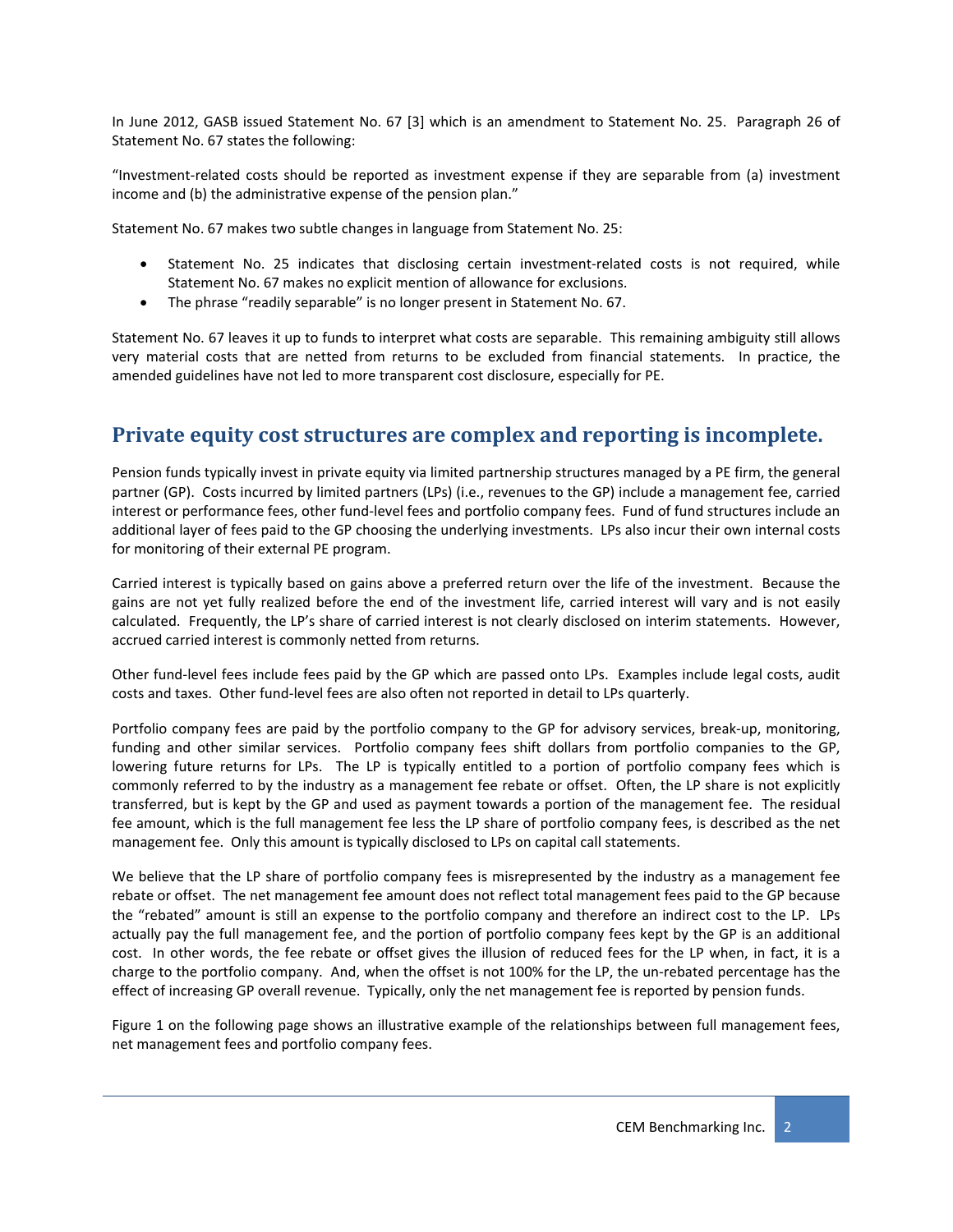| Full management fees                                                                   |  | Portfolio company fees                                                                    |                                     |  |
|----------------------------------------------------------------------------------------|--|-------------------------------------------------------------------------------------------|-------------------------------------|--|
| 165 basis points (bps)                                                                 |  | 50 bps                                                                                    |                                     |  |
| Assuming that the general partner is entitled to 20%<br>of the portfolio company fees: |  | General partner<br>receives 10 bps.                                                       | Limited partner<br>receives 40 bps. |  |
| <b>Typically reported management fees</b><br>Ξ                                         |  | Full management fees - LP share of portfolio company fees                                 |                                     |  |
| =                                                                                      |  | Net management fees                                                                       |                                     |  |
|                                                                                        |  | 165 bps - 40 bps = $125$ bps                                                              |                                     |  |
| <b>Actual costs incurred by LP</b><br>۰                                                |  | Full management fees + GP share of portfolio company fees<br>$165$ bps + 10 bps = 175 bps |                                     |  |

#### **Figure 1. Illustrative example of management fees and portfolio company fees**

Unfortunately, due to the difficulty of collecting all cost components and the lack of standardized cost definitions, many funds are unable to report full PE cost. As can be seen in Table 1 below, very material costs are not being reported.

| <b>ICEIVI UIIIVEISE, ZUIZ-ZUISI</b>                      |                                                       |                                                     |  |  |
|----------------------------------------------------------|-------------------------------------------------------|-----------------------------------------------------|--|--|
|                                                          | <b>Median annual cost</b><br>based on net asset value | Costs in \$ millions based<br>on a \$3 BN portfolio |  |  |
| Full management fees <sup>b</sup>                        | 1.89%                                                 | \$56.7                                              |  |  |
| Internal monitoring costs <sup>b</sup>                   | 0.08%                                                 | \$2.4                                               |  |  |
| Carry/performance feesb                                  | 1.49%                                                 | \$44.7                                              |  |  |
| Other fund-level and portfolio company fees <sup>b</sup> | 0.36%                                                 | \$10.8                                              |  |  |
| Estimated total direct LP costs <sup>c</sup> (A)         | 3.82%                                                 | \$114.6                                             |  |  |
| Reported management fees <sup>d</sup> (B)                | 1.80%                                                 | \$54.0                                              |  |  |
| Difference (A-B)                                         | 2.02%                                                 | \$60.6                                              |  |  |

#### **Table 1. Private equity estimated full costs and reported management fees (CEM Universe, 2012‐2013)**

Table 1 above shows that carried interest, other fund-level fees and portfolio company fees represent more than half of total PE cost. Public pension funds that do not report these costs are excluding substantial amounts. For a \$3 billion PE portfolio, the average difference between what funds actually report and the estimated total PE cost is 202 basis points or \$61 million.

PE fund of fund structures introduce additional layers of costs that include management fees and performance fees paid to the top level manager. For our Dutch clients in 2012 and 2013, total PE fund of fund costs were 5.04%<sup>b</sup>. This means that fund of fund investors on average paid 1.22% more than direct LP investors due to these additional costs.

# **The U.S. Securities and Exchange Commission (SEC) has drawn attention to PE firms' lack of cost disclosure.**

In October 2012, the SEC's Office of Compliance Inspections and Examinations (OCIE) began conducting presence exams on PE firms as a result of the Dodd‐Frank Act. In May 2014, OCIE released its results of the presence exams

<sup>&</sup>lt;sup>b</sup> Data were provided by 29 Dutch funds in 2012 and 34 Dutch funds in 2013. Dutch private equity costs are representative of full costs since the Federation of Dutch Pension Funds developed full-cost disclosure guidelines effective 2012. Costs may be understated; not all funds have adapted to the new disclosure guidelines and an estimate is used for those funds.<br><sup>c</sup> Total shown is the sum of the median cost for each cost type.

d Reported management fees are the fees provided by non-Dutch funds in the CEM universe for 2012 and 2013.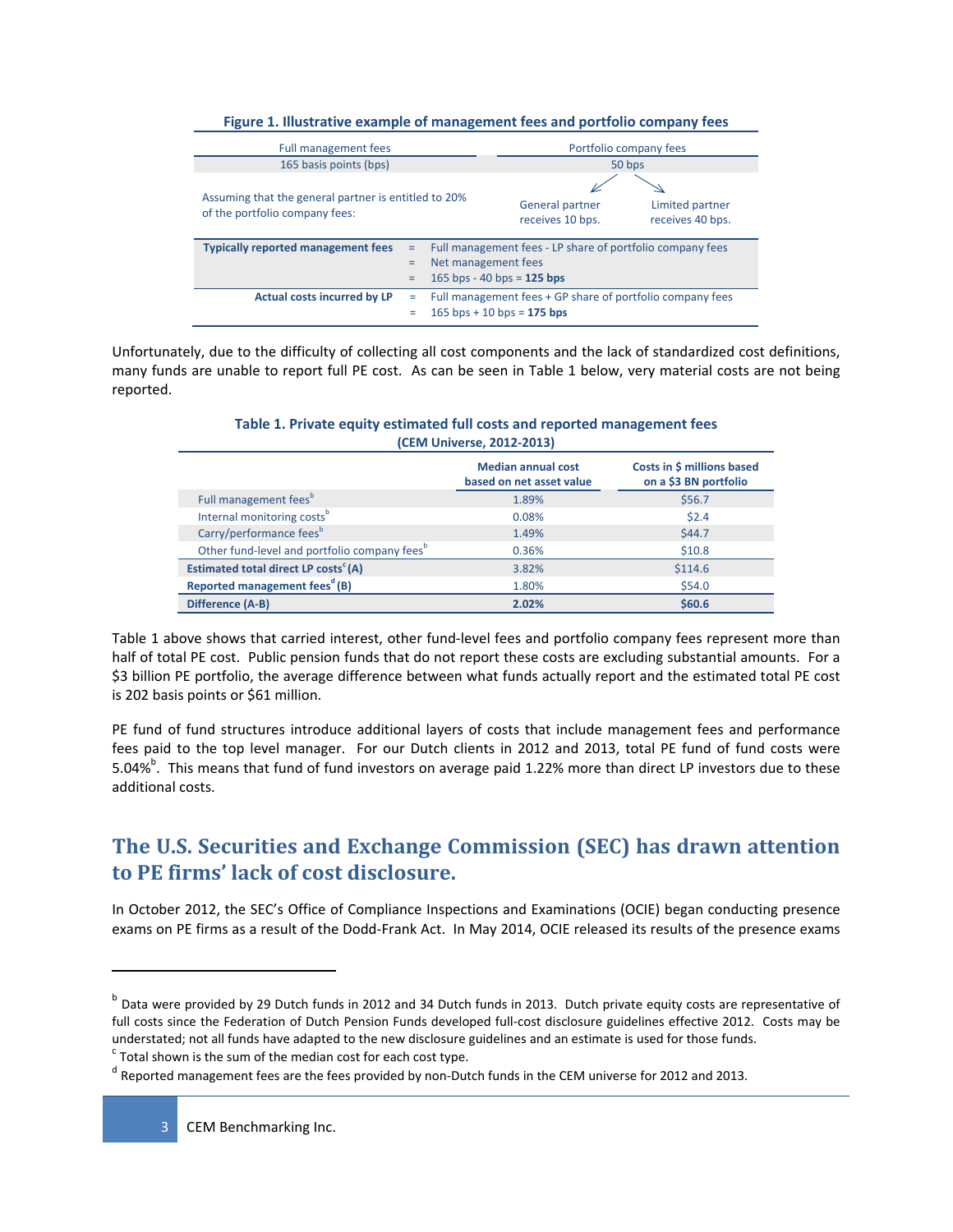[4] which included findings on PE fees and expenses. OCIE found violations or material weaknesses relating to expenses paid for advisory services in more than half the examinations. Specifically, the adviser fees were paid by portfolio companies or the PE fund but were not sufficiently disclosed to LPs. OCIE also found instances of hidden fees such as accelerated monitoring fees, undisclosed administration fees not covered by the limited partnership agreements (LPA), excessive transaction fees beyond the limits set in the LPA and fees paid to third-party advisers who did not adequately deliver their services.

Given the issues the SEC has uncovered, LPs should be concerned regarding the lack of transparency for PE costs. OCIE noted that while extensive due diligence is usually performed prior to investing, oversight during the life of the fund is not as rigorous. It is prudent for investors in a fiduciary role to proactively attempt to identify and disclose all fees paid for PE. This would help fiduciaries fully understand their PE fee structures, recognize how their PE costs compare to similar investors, and provide their stakeholders with needed transparency. However, for this to be achieved, standardized manager reporting is required. Mounting interest in verifying these costs from both the SEC and pension funds could move the industry towards improving and standardizing private equity cost disclosure.

## **South Carolina has developed an extensive and rigorous process for identifying and reporting private equity costs.**

As part of its cost validation process, SCRSIC makes a good faith effort to collect, check for reasonableness and report full investment costs. They report net management fees, carried interest and other fund‐level expenses in the plan's CAFR. The CAFR Schedule of Investment Managers and Fees shows two categories of fees – manager fees that were directly invoiced and manager fees that were deducted on a net-of-fee basis. The category of manager fees that were deducted on a net-of-fee basis is SCRSIC's best attempt to report fees that were netted from net asset value (NAV) and not readily separable. For comparison, fiscal year 2014 invoiced fees represented only about 8% of their total reported investment fees which means all other costs were netted.

SCRSIC uses a detailed validation process which has been especially useful for capturing and disclosing PE costs during their fiscal year. SCRSIC has found that they cannot collect total investment costs using only manager statements due to timing and a lack of consistency. Managers' annual reports for PE are usually based on a calendar year while South Carolina has a June 30 fiscal year end. And, the unaudited quarterly PE statements are not consistent across managers in their detail and/or depth of fee disclosure.

To correct the timing issue, the validation process is performed on a quarterly basis. SCRSIC provides a detailed capital account statement template for their PE managers to fill‐out each quarter. The expenses portion of the template includes lines on which to report full management fees, the LP share of portfolio company fees which is used towards payment of the management fees, other fund-level fees and accrued carry/performance fees that are deducted from NAV for the period. The capital account statement format ensures that the manager reconciles the costs associated with the change in NAV for the period. This provides SCRSIC with a first level of quality control for reported fee data. Based on other provided data such as contributions, invested value and distributions, the expected full management fee and performance fee are compared to the partnership contract terms. SCRSIC reconciles their manual calculations from the contract terms to the fee amounts provided by the managers. If there are material discrepancies, SCRSIC asks for explanations and documents the changes for future validations.

While the vast majority of managers comply with the SCRSIC process, a few managers do not complete the template. For those accounts, SCRSIC manually collects data from statements that are provided and asks for any missing figures. Since this process is more manual, it is more time‐consuming.

The ability to collect and confirm reasonableness of cost data from PE managers relies on a strong understanding of the partnership contract terms and constant communication with managers. As a result, implementing such a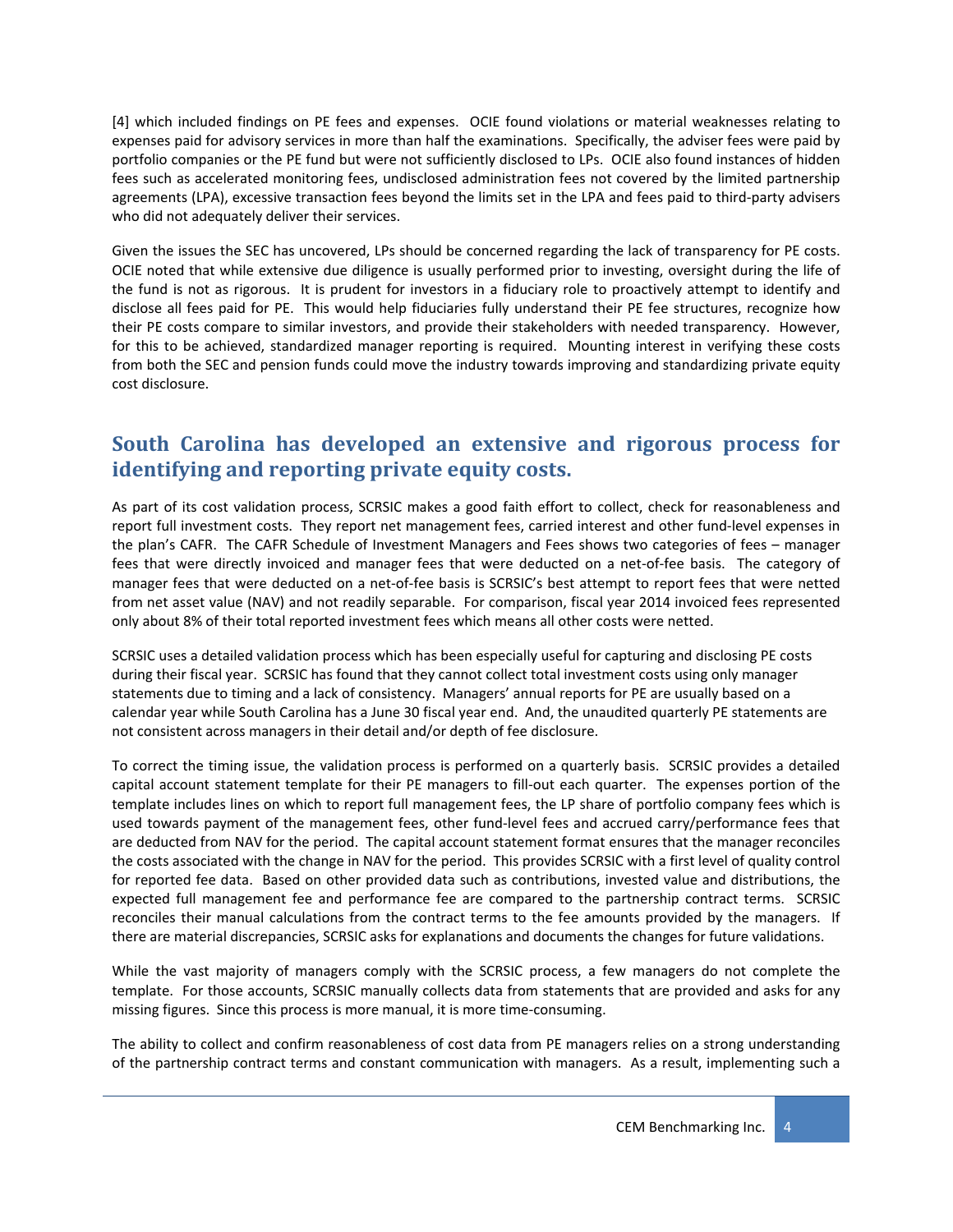validation process requires resources. While SCRSIC has found that most of their managers are willing to complete the template, the main challenge is ensuring that all managers provide consistent data with formats and time periods that are specific to their validation process.

This extensive validation process that attempts to capture total investment costs demonstrates the point of this document: the need for standardization.

Since 2009, the Institutional Limited Partners Association (ILPA) has been developing private equity best practices and standardized reporting templates that emphasize providing transparency to LPs. Their templates are robust and include detailed investment fees and expense information. However, the best practices and templates are not mandatory standards enforced by a governing body and generally the industry has not adopted these to date.

Many pension funds do not undertake a detailed validation process perhaps because it is very manual and they may not have enough resources. SCRSIC has discussed cost reporting with other funds. They have found that funds implement different methods for cost reporting. For example, one fund told SCRSIC that they take a "report as it is reported approach" which means only explicitly disclosed or invoiced costs are reported. Given this, it is not surprising that South Carolina's *reported* investment costs are higher than other funds.

## **Some countries require more transparent cost disclosures.**

In the Netherlands, the Federation of Dutch Pension Funds introduced new reporting standards in 2012 [5] requiring Dutch pension funds to show full investment costs. These standards have been adopted by the Dutch central bank, De Nederlandsche Bank (DNB), with the expectation that all Dutch pension funds will comply with their 2014 financial statements. Specifically for PE, full investment costs include full management fees, performance fees, consulting fees, monitoring fees and transaction costs.

Similar investment cost reporting standards have also been implemented recently in Denmark and Switzerland. Both countries' reporting standards have a stand‐alone section or document devoted specifically to PE costs. Under these new reporting standards, the components of PE cost are explicitly defined and include management fees, performance fees as well as administration and transaction costs.

## **Cost disclosure and transparency can lead to better decisions.**

Clearly there currently are challenges with collecting full PE costs, but the exercise can yield benefits beyond improved disclosure and transparency. Understanding true costs can lead to lower costs through negotiation with managers. For example, greater understanding of portfolio company fees has led to a big change in the proportion of portfolio company fees distributed to LPs. Over time, this revenue sharing has shifted from a 0%/100% LP/GP split to an average closer to  $85\%/15\%$  today.

Additionally, understanding costs may lead to more efficient investment vehicle selection because high costs will materially impact PE performance. Table 2 on the following page shows the net returns and value added for different implementation styles. Fund of funds underperformed internal investing by more than 5% and direct LPs underperformed internal by more than 3%.

<sup>&</sup>lt;sup>e</sup> CEM collected limited partnership details, including the LP share of portfolio company fees, from funds that were able to provide this information for the 2013 data year.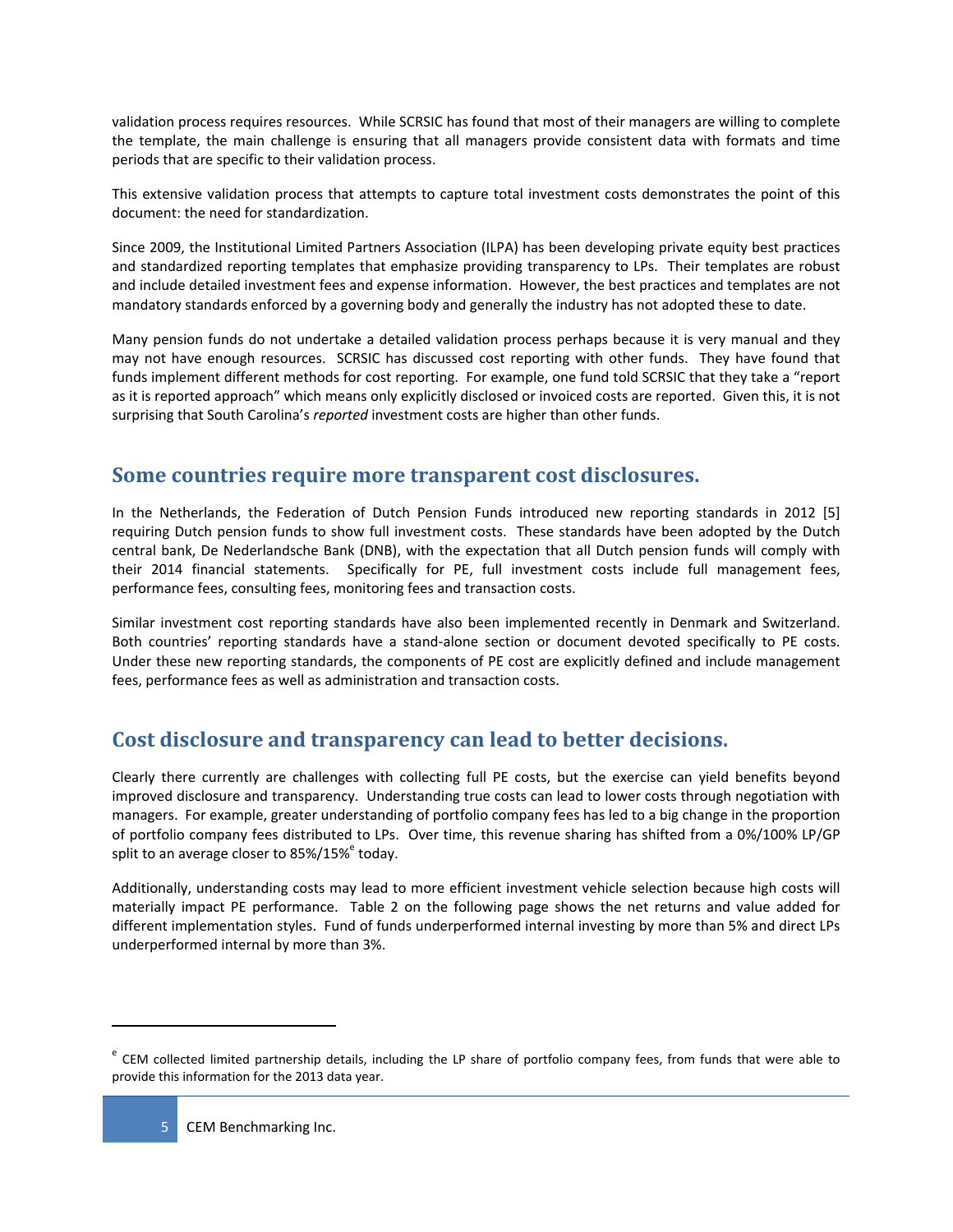|                                          | <b>Internal</b> | <b>Direct LP</b> | <b>Fund of funds</b> |
|------------------------------------------|-----------------|------------------|----------------------|
| Annualized net return                    | 12.21%          | 9.64%            | 7.15%                |
| Annualized benchmark return <sup>8</sup> | 8.69%           | 9.36%            | 8.77%                |
| Net value added                          | 3.52%           | 0.28%            | $-1.63%$             |

| Table 2. Average annualized compound private equity net performance |
|---------------------------------------------------------------------|
| (CEM Universe, 1996-2012)                                           |

Cost disclosure is the main focus of this paper. But costs are neither inherently good nor bad and should not be considered in isolation. Higher costs are justified if they produce higher returns. PE has been a strong performing asset class for some pension funds. For other funds the opposite is true  $-$  net PE returns have substantially underperformed public equity market benchmarks. CEM believes that the main performance differentiator between the two groups is implementation costs. Where costs are very high**,** performance suffers in lock step. PE fund of fund total cost averaged 5.04%. Net value added was 5.15% lower than low cost internal PE implementation. To maximize value creation, funds need to understand the impact of full costs on their decisions.

When asked to comment on their current fee reporting practices, Michael Hitchcock, Executive Director of South Carolina Retirement System Investment Commission, responded, "RSIC believes that part of our duty to stakeholders and policy makers is the most complete fee transparency we can achieve. We are pleased to be a leader in this field, and we hope that our practices along with other plans' needs in this area help move the industry towards improving and standardizing private equity fee disclosure."

And momentum is building towards greater cost disclosure around the world. Christopher Ailman, CIO of California State Teachers' Retirement System, recently vocalized the need for cost reporting standards, especially within the alternatives space. As stated by Mr. Ailman, "We need someone to propose an industry standard, once posted everyone in the industry debates and then you issue a standard. And it becomes something we need to follow." [7]

CEM agrees with Mr. Ailman and we want to work with pension funds and interested parties to make this happen. With the support of the pension fund industry, we can make great strides in improving private equity cost reporting. If you would like your voice to be heard, please contact us:

Mike Heale, Principal, CEM Benchmarking Inc. Telephone: +1 416‐369‐0468 Mike@cembenchmarking.com

 <sup>f</sup> Adapted from "How Implementation Style and Costs Affect Private Equity Performance" by Alex Beath, Chris Flynn and Jody MacIntosh, 2014, Rotman International Journal of Pension Management [6] **EXA GEM** developed customized private equity benchmarks based on lagged, small-cap equity indices.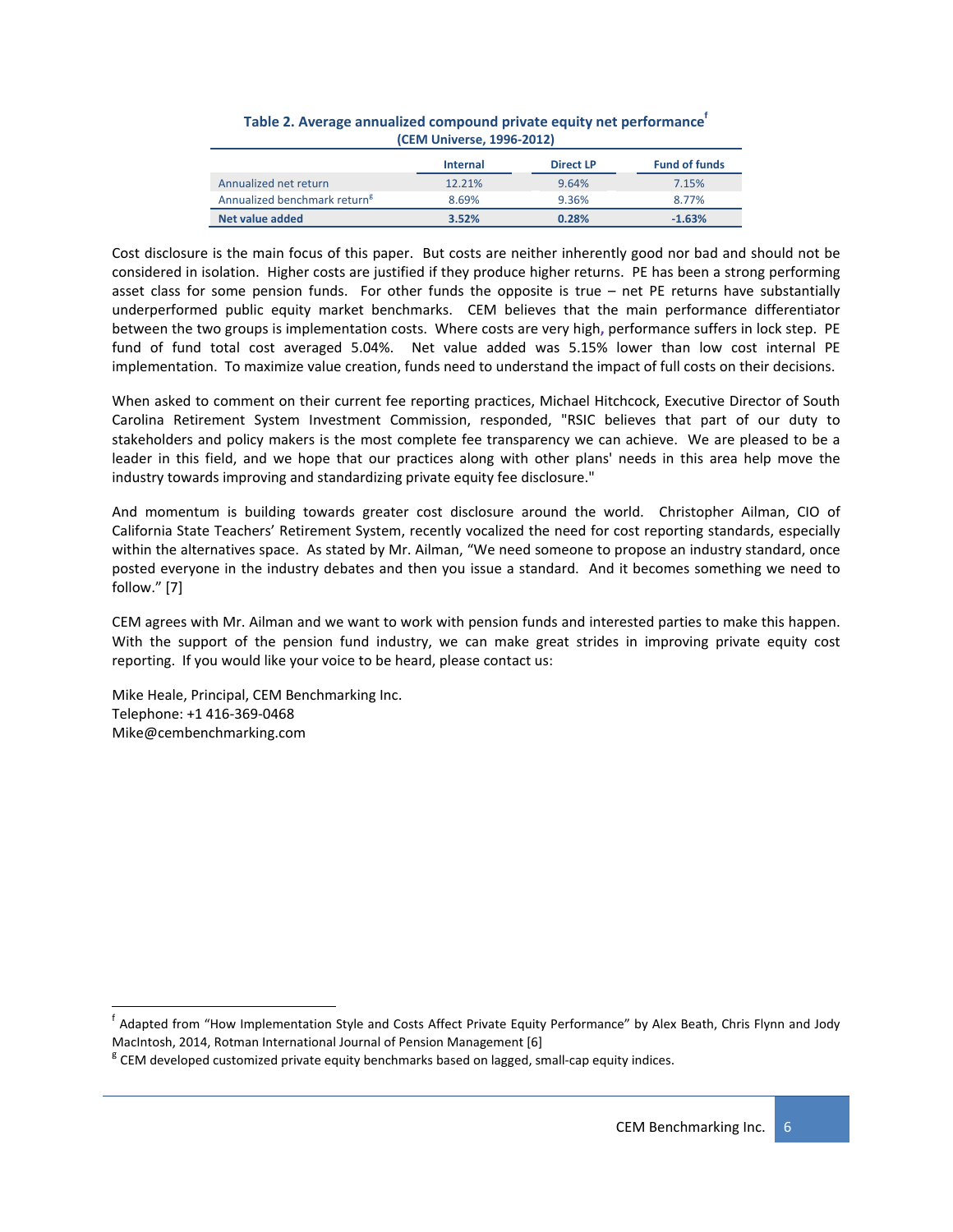## **References**

[1] South Carolina Public Employee Benefit Authority, "South Carolina Retirement Systems Comprehensive Annual Financial Report For the Fiscal Year Ended June 30, 2014", December 2014.

[2] Governmental Accounting Standards Board, "Statement No. 25 of the Governmental Accounting Standards Board", No. 116‐A, November 1994.

[3] Governmental Accounting Standards Board, "Statement No. 67 of the Governmental Accounting Standards Board", No. 327‐B, June 2012.

[4] Bowden, A. J., "Spreading Sunshine in Private Equity", Private Equity International, Private Fund Compliance Forum 2014, New York, NY, May 6, 2014. Available at U.S. Securities and Exchange Commission website: http://www.sec.gov/News/Speech/Detail/Speech/1370541735361#.VLl7mSvF9yw

[5] Federation of the Dutch Pension Funds, "Recommendations on administrative costs – Further elaboration on asset management costs", November 20, 2012.

[6] Beath, A. D., Flynn, C., and MacIntosh, J., "How Implementation Style and Costs Affect Private Equity Performance, Journal of International Pension Management", vol. 7 issue 1, Spring 2014. Available at SSRN: http://papers.ssrn.com/sol3/papers.cfm?abstract\_id=2449784.

[7] Personal communication, March 5, 2015.